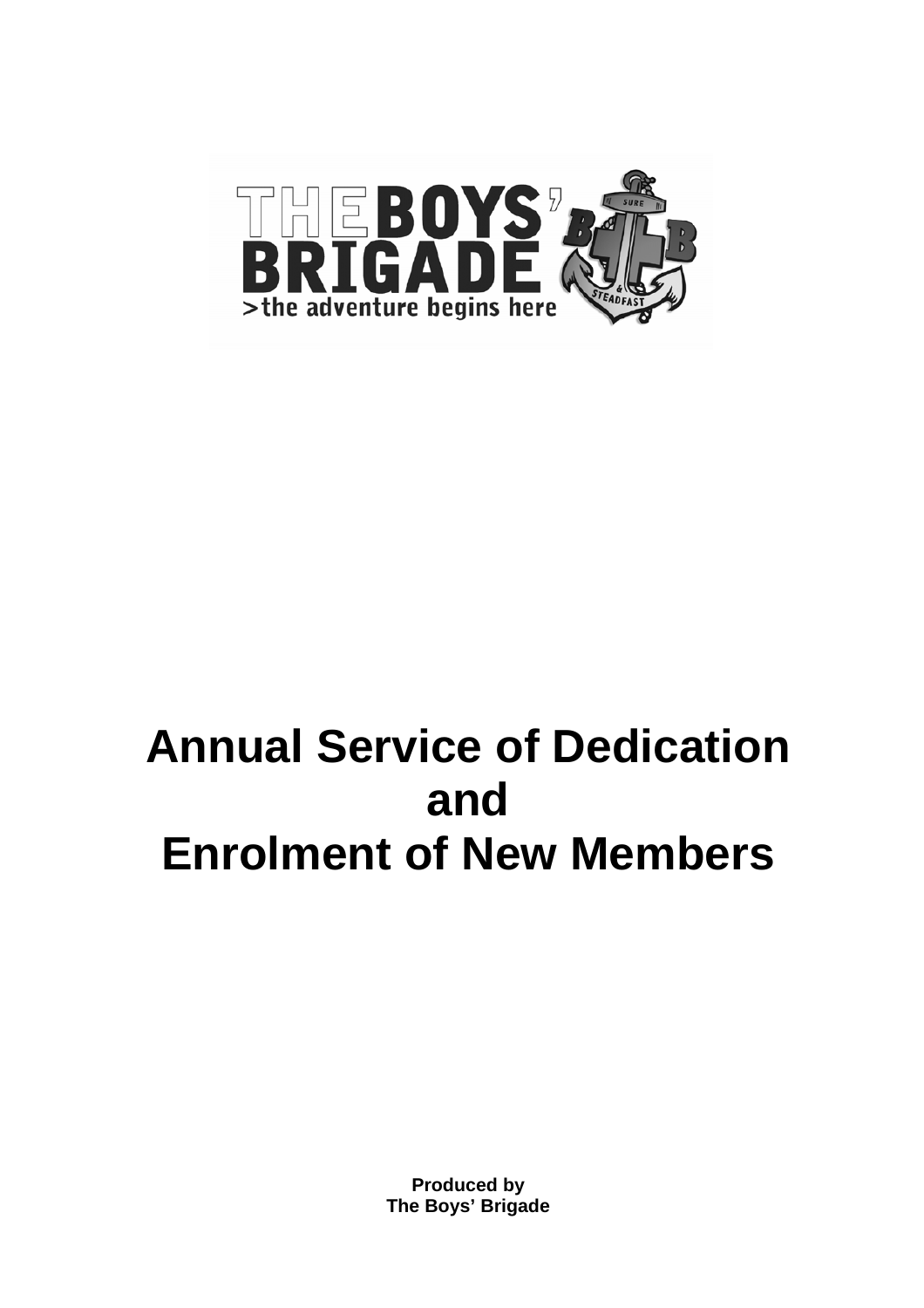## **This booklet has been prepared by The Boys' Brigade Churches liaison Committee in England & Wales.**

It seeks to offer guidance to Company Captains and Chaplains in planning for their services of Dedication and Enrolment of new members. It is recognised that such Services differ from Church to Church in that they might be for Boys' Brigade Companies only, in conjunction with The Girls' Brigade or with other uniformed or non-uniformed organisations. This booklet therefore takes the form of a compendium of three suggested services covering each of these possibilities. The services are in different styles and from various traditions. These services are intended to be used as guidelines, and they may be freely adapted for use in different circumstances.

#### **Produced by:**

The Boys' Brigade UK Headquarters Felden Lodge Hemel Hempstead **Hertfordshire** HP3 0BL

Email: enquiries@boys-brigade.org.uk Telephone: 01442 231 681 Website: www.boys-brigade.org.uk

Copyright in all material herein is vested in The Boys' Brigade. Permission is given for the use of the material and for its reproduction for use by or on behalf of any Company of The Boys' Brigade, provided due acknowledgement is made.

#### **© The Boys' Brigade, Published 1991, Revised 2007**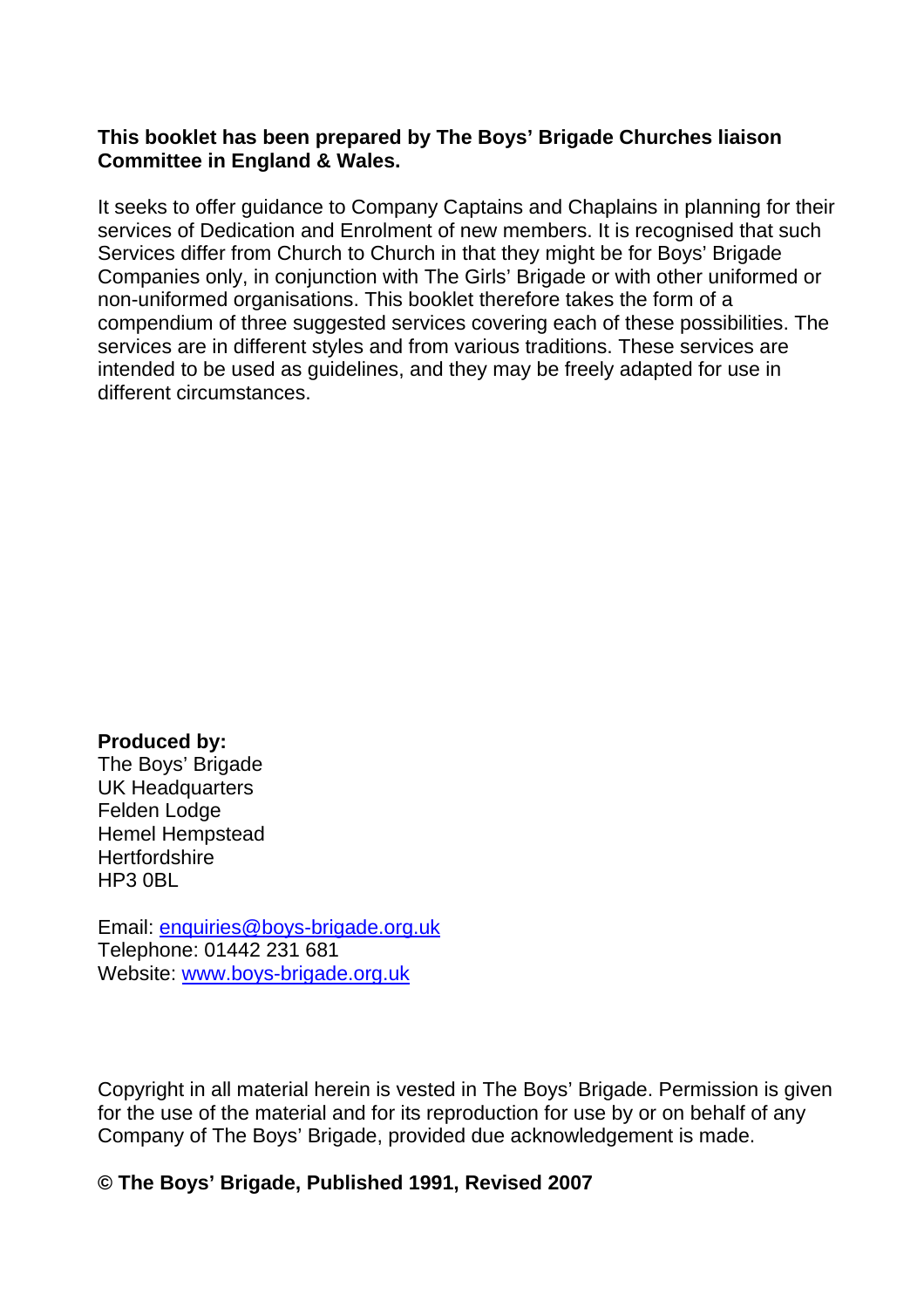# **Introduction**

An important part of the life of any Boys' Brigade Company and of the local Church of which it is a part is the Annual Service of Dedication and Enrolment of New Members. This is a time at which the Company and Church unite in reminding each other of their objectives and of their obligations to one another. It is important that this is seen not just as a 'BB' occasion, but as one in which the Brigade and any other youth organisations – whether uniformed or not – within the ministry of the local Church might be seen as visible strands of the children's and young people's work of that Church. As far as The Boys' Brigade is concerned, it is recommended that the whole Company participate as fully as possible.

The service will, and indeed should, be meaningful to the various participants in different ways. For the new Boy of whatever age, it is the time to formalise his membership of the Company by promising to be a good member and to accept the teaching and guidance of the Company and of the Church. For a Boy renewing his membership, it is a time to reflect on that membership and to affirm his promises for the future. For Junior Leaders, it is time to promise to go that little bit further than before and to accept the privilege and responsibilities of leadership. For Leaders, it is time to evaluate past work and commitment and to accept prayerfully a further period of service or new duties which God has called them to perform. For the Congregation – parents, friends, church members, adherents – it is time to give thanks for the work carried out in the past by the Brigade and other organisations, to rejoice in the richness of their life and to promise to continue to support them in the future in whatever way may be appropriate

The Service of Dedication is an opportunity to strengthen and deepen the links between Company and Church; to make all aware of the purpose of the Company and the Church; and to emphasise the responsibilities of all concerned.

# **When Should the Service be Held?**

Traditionally, such a service has been held about  $6 - 8$  weeks after the start of the session i.e. mid to late October. This is a good interval since it allows new Boys who tend to join at the start of the Session to get to know what The Boys' Brigade is, and to decide if they wish to become members. It also allows the Company to settle down into the new Session's work. However, it should be emphasised that such timing is *not* mandatory. If recruitment is held at other times of the year, or if earlier or later suits the Church's calendar or that of other organisations better, then the Company should be flexible over dates. However, if the Service is to be regarded as dedication of the members and the work for the Session, then an early date is to be recommended for it to have full impact and meaning.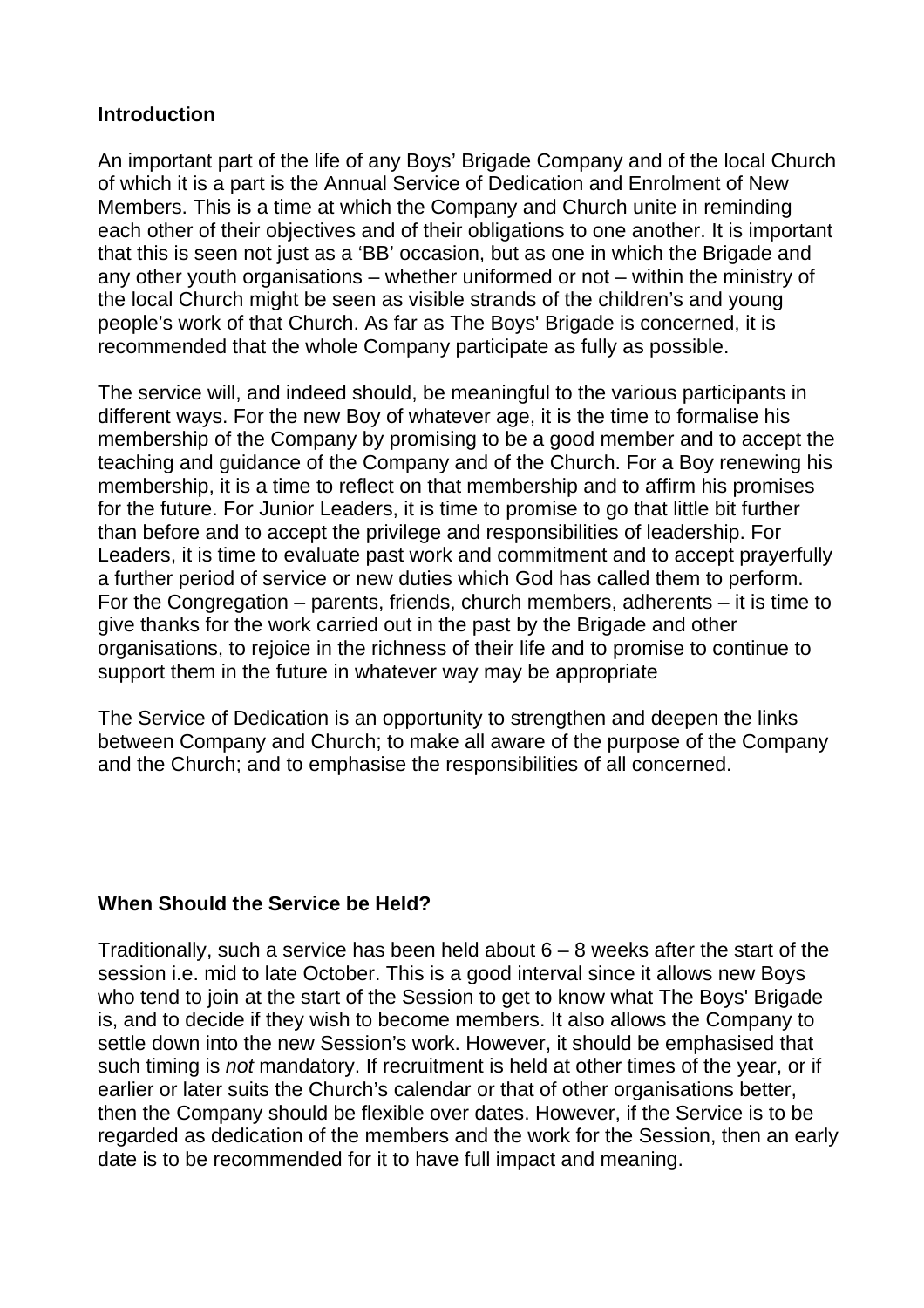# **The Form of the Service**

It must be emphasised that the precise form of the Service is a matter for the local Church. It is anticipated that in most circumstances, the Minister or Chaplain will wish to consult with the BB Captain and the leaders of any other organisations involved, to ensure that a suitable form of Service is adopted. Many services may include traditional Boys' Brigade elements such as receiving of Colours, Promotion of NCO's, singing of BB Hymns and so on. However it is important to remember that The Boys' Brigade Company should not seek to dominate the event by insisting on such events where others might regard them as inappropriate. For example, it might be suitable for the new members to receive their first Membership card from the Chaplain, but careful thought should be given to the effect on the congregation and other organisations if a large Company insist on every member receiving an individual presentation. In some cases, it might be felt that continuing members – especially Anchor Boys or Juniors should have their cards from the start of the session.

Whatever part The Boys' Brigade is invited to play in the Service should be planned carefully. Should they be asked to plan the Service, certain points should be thought through. Every effort should be made to ensure the Service is meaningful to all present, taking into account the age range involved. Participation by young people in Readings, Prayers, leading singing, etc is encouraged. It might be appropriate for a Senior to give the address if one has suitable gifts. If an outside speaker is to be invited, he or she should be chosen with care for their 'rapport' with young people, rather than just a 'big name'. Hymns/Songs should be chosen for appeal to both young and old.

# **Before the Service**

Everyone involved in anyway with the Service should be aware of what is required of them. For those participating actively, precise details of what they have to do and when they have to do it should be provided. All details of the Parade, timings, etc should be carefully worked out. Any special guests or visitors should be clearly informed in advance of what they are expected to do and when, and where they should go.

It is important from The Boys' Brigade point of view that all Boys should be made aware beforehand of the meaning of what is to be done, as well as the mechanics. The significance of the promises to be made should be explained carefully in language which they will understand. Each Boy should have a copy of the words to be used. If necessary, a rehearsal of the Act of Enrolment should be held so that everyone knows what to do during the actual service. However, it is important to remember that is not a performance to be so rehearsed it becomes an ordeal rather than meaningful worship which is its whole purpose.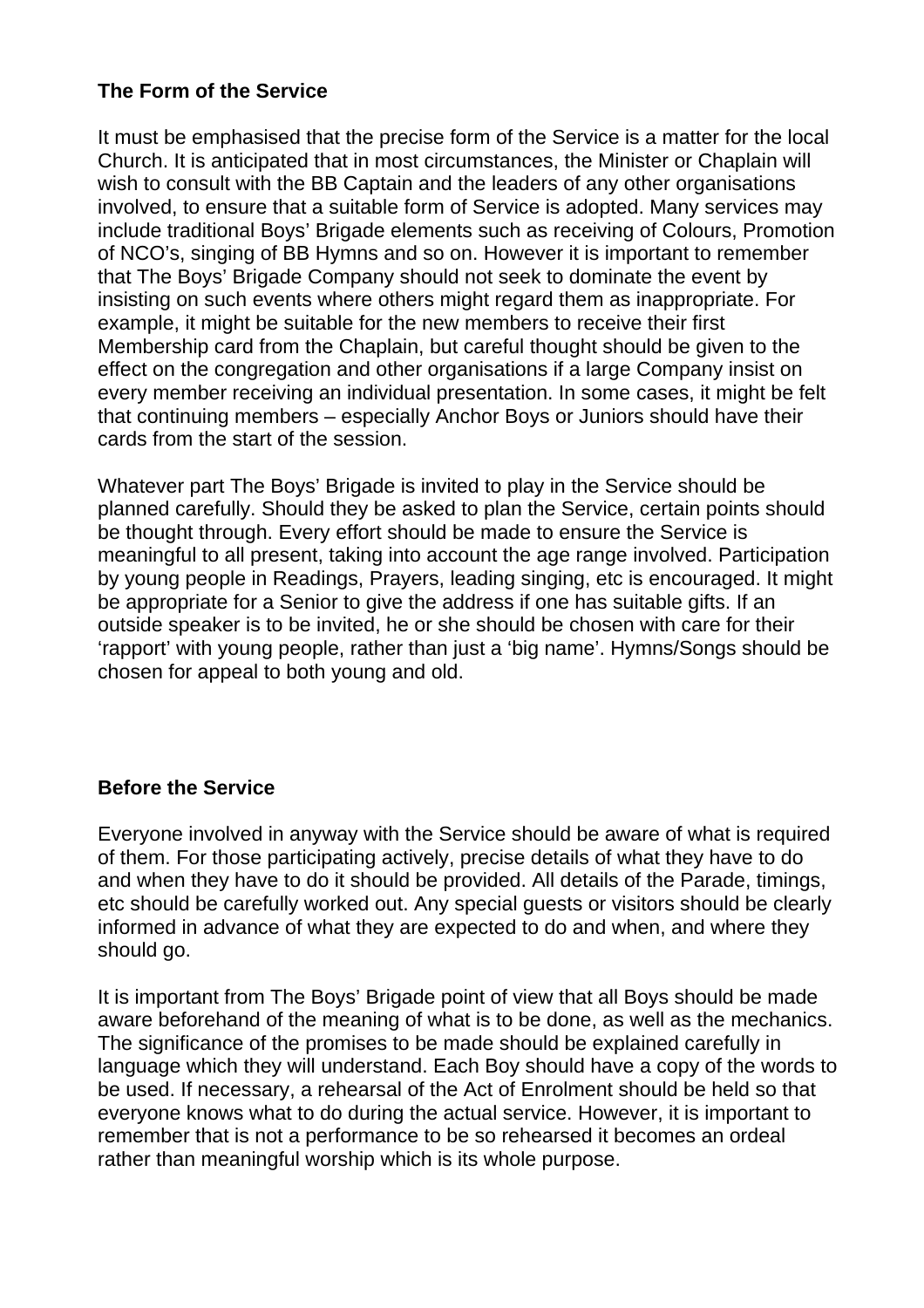## **1. A Service for the Dedication and Enrolment of a Boy's Brigade Company only.**  *(This service is couched in traditional form)*

Minister: The Church of Jesus Christ was commissioned by its Lord to go into all the world, and make disciples of all nations. The Boys' Brigade is part of the Church, and rejoices that it is called to share in this task, and, in particular to give nurture to the Boys of the Company, and to present them with the claims of Jesus Christ. Today, the Leaders of our Company have come to pledge themselves afresh to this work. Let us therefore commit them to Christ as we pray together:-

> We thank you, Lord, that in every generation, you entrust young people to the care of your Church, and call those who are to exercise a ministry among them. Grant that by the power of the Holy Spirit, those who pledge themselves afresh to this service today, may be enabled to fulfil this task, through Jesus Christ our Lord. Amen.

*Then shall the Minister say to the leaders who have been called by name to come forward, the Congregation standing:* 

> Leaders of the …………………… Company of The Boys' Brigade. You have been called by God to the work of caring for and training the Boys of our Company. Will you by your work and example seek to advance Christ's Kingdom and work in partnership with the Church to share the gospel of Jesus Christ?

- Leaders: **With God's help, we will.**
- Minister: Will you by prayer and personal preparation seek to equip yourself in every possible way for this service?
- Leaders: **With God's help, we will.**
- Minister: May God give you grace to be faithful to him and successful in your work for him in The Boys' Brigade.

*The Minister shakes hands with the Leaders and they resume their seats. The congregation sits down.* 

- Minister: Now we ask our Junior Leaders to stand. Staff-Sergeants and other N.C.O's of the …………………………… Company of The Boys' Brigade. Your Captain has shown faith and confidence in you by promoting you to these ranks. Do you now promise, with God's help, to support your Officers loyally, to carry out your duties cheerfully and at all times to set a good example to other Boys of the Company?
- N.C.O.'s: **With God's help we will**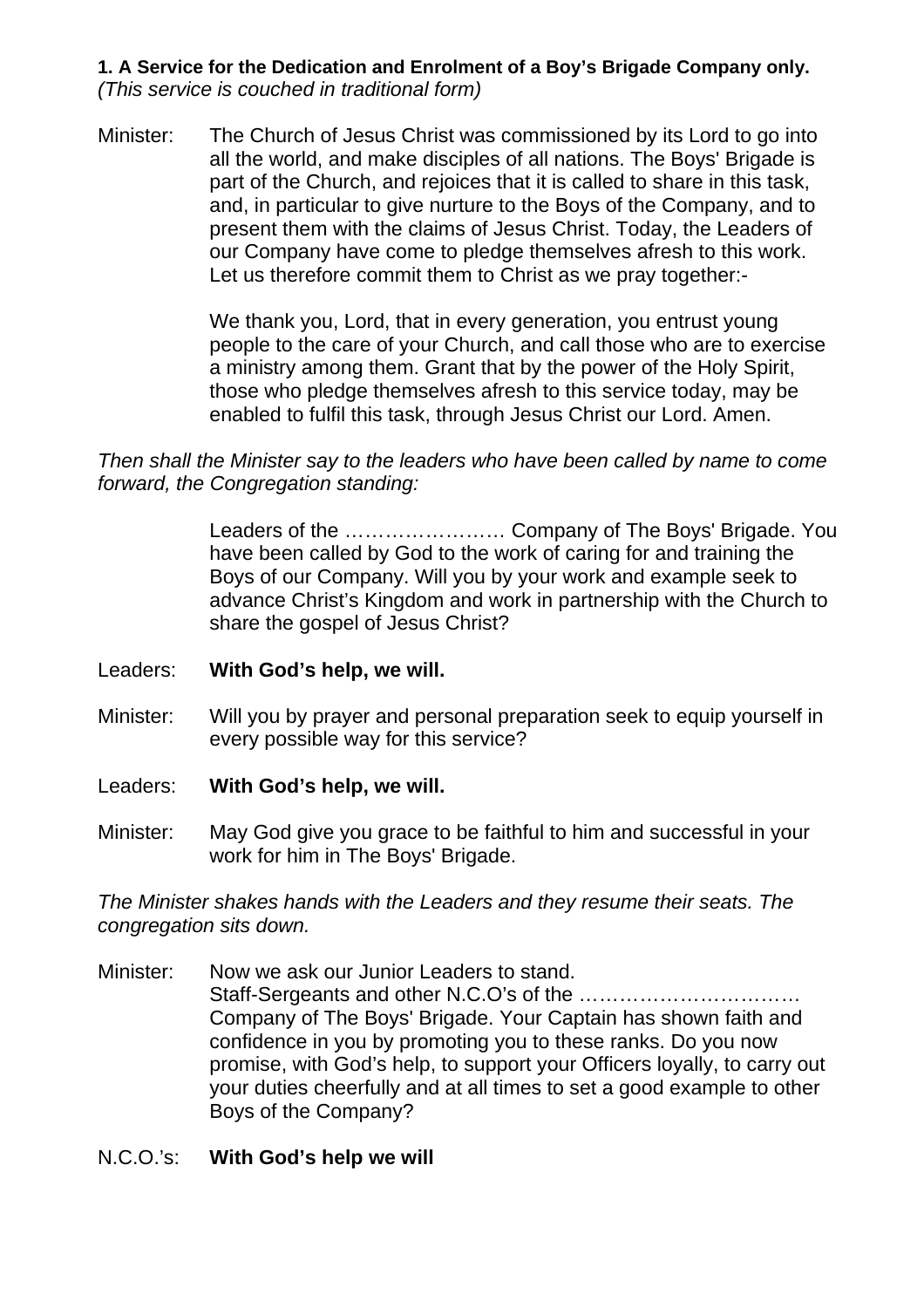Minister: May God help you to keep your promise and play your part in the service of others.

> Now we enrol or re-enrol the whole Company, and ask the Boys to stand.

As members of The Boys' Brigade you are part of the worldwide family of the Church. Do you promise to be a loyal member of The Boys' Brigade and to support the activities of the Company?

#### Boys: **We do**

Minister: May God help you to keep your promise, and give you the strength to overcome temptation and to be loyal to our great Captain and Saviour Jesus Christ.

Finally, I have a question to put to the members of the congregation.

Do you promise to support the work of our Company of The Boys' Brigade and to pray for its Leaders and Boys that God will keep them Sure and Steadfast in their faith?

#### Congregation: **We do**

- Minister: Let us then pray for The Boys' Brigade.
- All: Bless, O God, The Boys' Brigade, and give to it greater power to advance your Kingdom throughout the world. Grant in your mercy that every member, past and present may prove Steadfast in his fight against evil, and true in his allegiance to you. Help us in times of temptation; make us strong when we are weak; give us courage in difficulty, faithfulness in duty, loyalty in friendship; and finally by your mercy, bring us into your everlasting Kingdom, through Jesus Christ our Lord. Amen.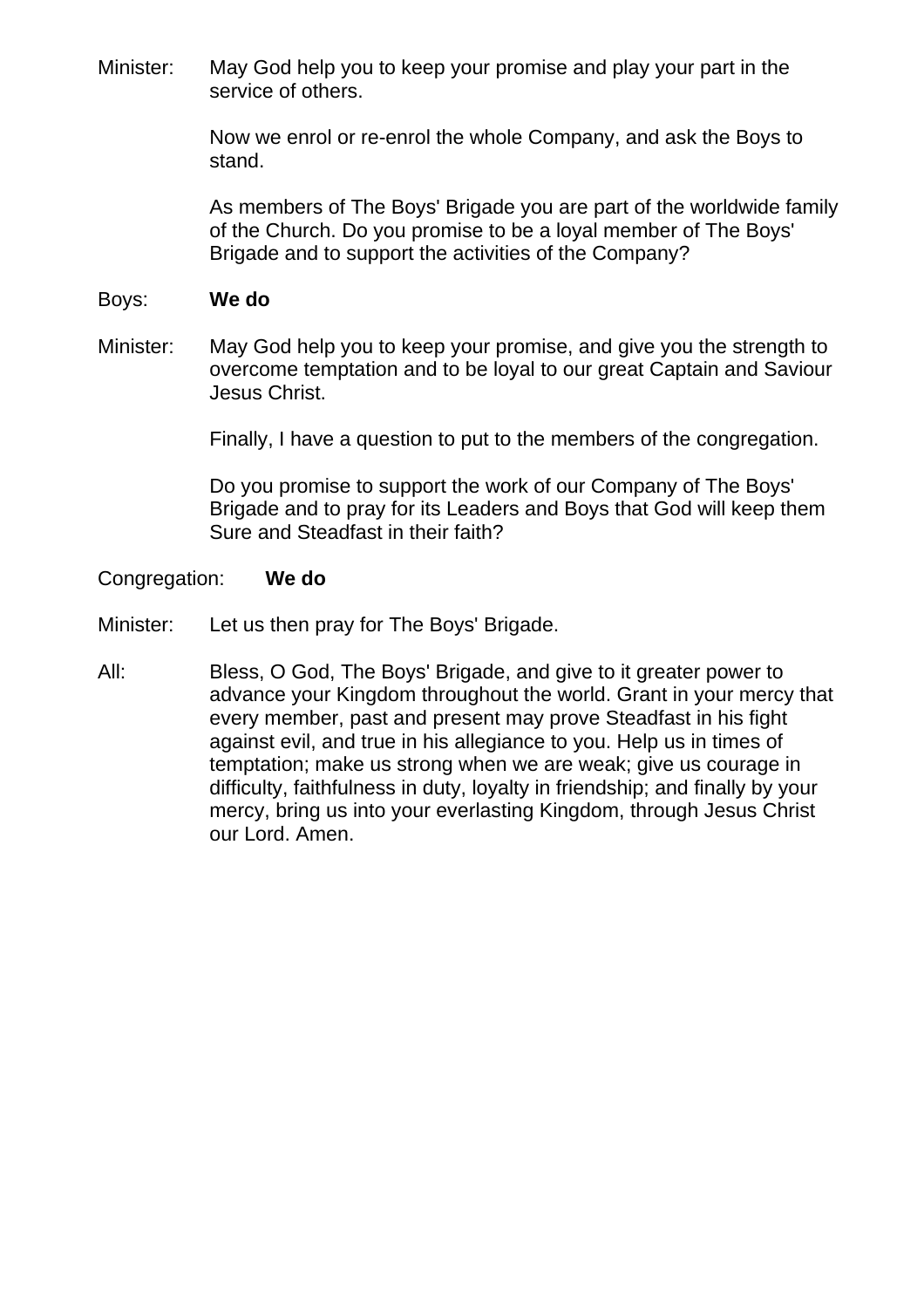## **2. A Service for the Joint Dedication and Enrolment of a Boys' Brigade Company and a Girls' Brigade Company.**

Minister: Our Lord Jesus Christ has given to the Church the task of going into all the world to tell people about Him. The Boys' Brigade and The Girls' Brigade exist to help the Church in that work, that through their programme of activities, Boys and Girls will learn of Jesus, be challenged to become his disciples and encouraged to live Christian lives.

> The……………………. Company of The Boys' Brigade and the ……………………… Company of The Girls' Brigade have come to Church today for their Annual Service of Dedication and Enrolment. They are part of the life of our Church, and we, the members of this congregation, are asked to promise to support the work being done by them, and to pray for the Girls and Boys, and their Leaders that in their seeking to serve and follow Christ they will be sure and steadfast in their endeavours. As such members of this congregation we are invited to join the Brigades in the saying of The Girls' Brigade prayer and The Boys' Brigade prayer after the acts of dedication and enrolment.

# **The Boys' Brigade**

*The Boys' and Leaders' names may be read out at this point, with those concerned standing.* 

Minister: Jesus Christ said that he came to give us life in all its fullness. The Boys' Brigade seeks to help you enjoy life through all its activities. If you are to benefit from the opportunities and experiences which The Boys' Brigade offers, you must be loyal and enthusiastic in your support of the Company.

> Members of the ………………………… Company of The Boys' Brigade, you are part of the worldwide family of the Church. Do you promise to be a loyal member of The Boys' Brigade and to support all the activities of your Company?

#### Response: **I do**

All: **Bless, O God, The Boys' Brigade, and give to it greater power to advance your Kingdom throughout the world. Grant in your mercy that every member, past and present may prove Steadfast in his fight against evil, and true in his allegiance to you. Help us in times of temptation; make us strong when we are weak; give us courage in difficulty, faithfulness in duty, loyalty in friendship; and finally by your mercy, bring us into your everlasting Kingdom, through Jesus Christ our Lord. Amen.**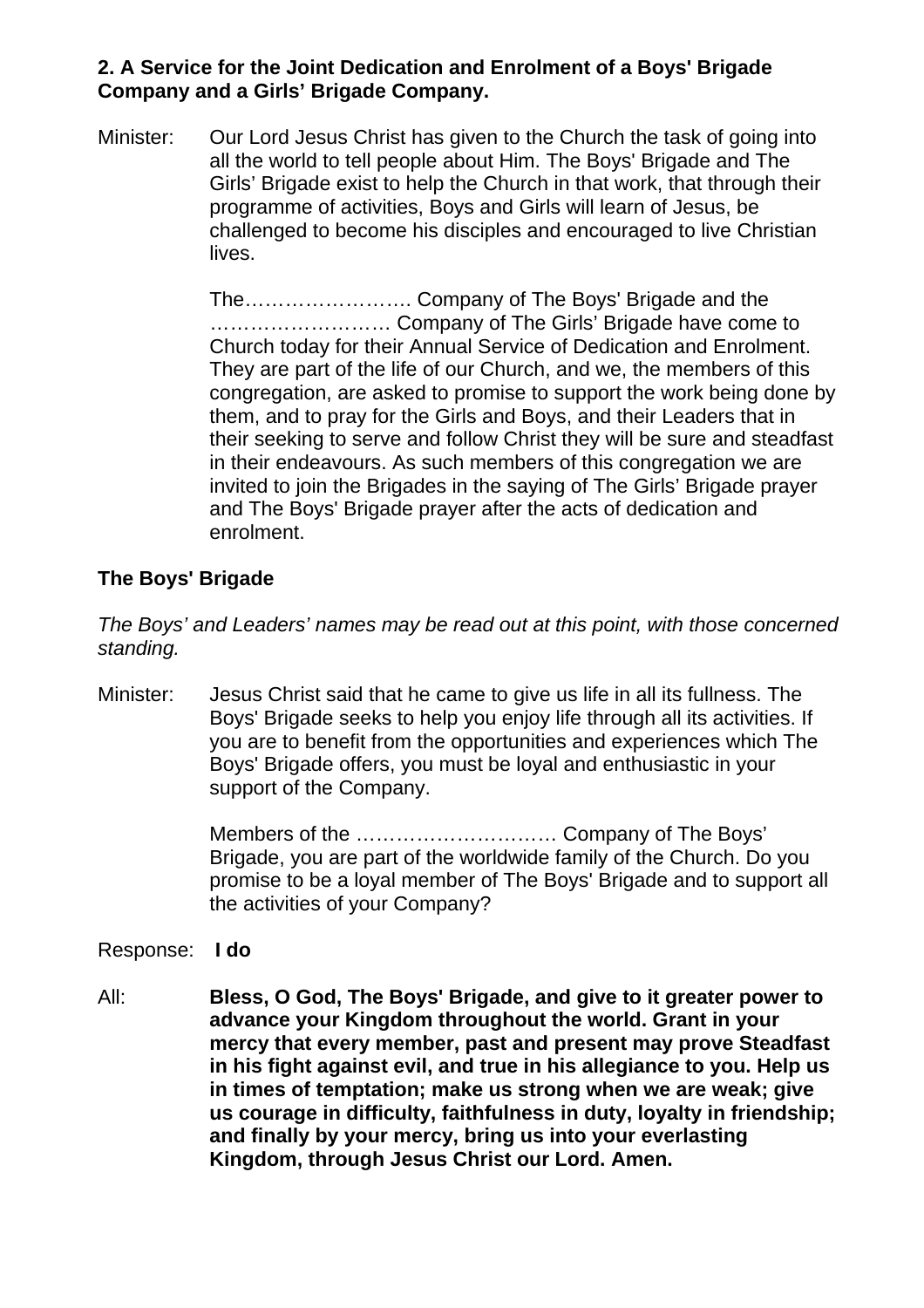# **The Girls' Brigade**

*The Girls' and Leaders' names may be read out at this point, with those concerned standing.* 

Minister: Members of the ………………………… Company of The Girls' Brigade, I would remind you of The Girls' Brigade law: "A Girls' Brigade member will do her best to be loyal to Company and Church; to be honest , truthful, kind and helpful; and to remember The Girls' Brigade motto: 'Seek, Serve and Follow Christ'". Do you each promise to do your best to keep The Girls' Brigade Law?

## Response: **I do**

All: **Bless, O Lord, The Girls' Brigade here and throughout the world. Please continue to use it to help girls discover the reality of your love in Jesus Christ. Help each Officer and Girl renewing their commitment today to keep the promise which they have made. May they seek you earnestly, serve you joyfully, and follow you faithfully now and always, through Jesus Christ our Lord. Amen.**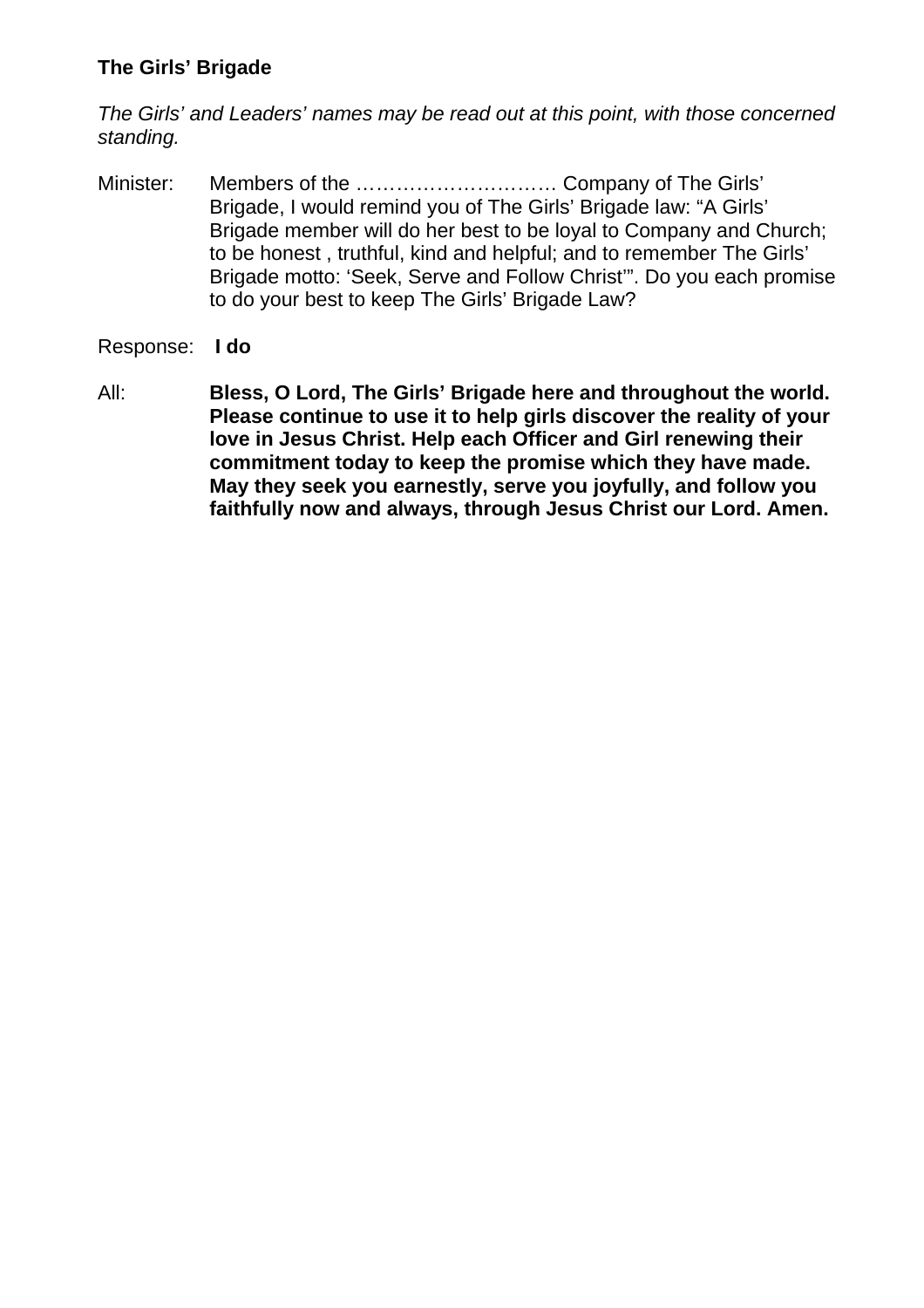# **3. A Service for the Joint Dedication and Enrolment of a Boys' Brigade Company and other Children's and Young People's Organisations**

# **Bidding Prayer**

We thank you, Lord, that in every generation, you entrust children and young people to the care of your Church, and call those who are to exercise a ministry among them. Grant that by the power of the Holy Spirit, those who commit themselves today, may be enabled to fulfil this task, through Jesus Christ our Lord.

# **Purpose**

The whole Church of Christ shares in the task of giving nurture to the children and young people in its midst, and to present the claims of Christian discipleship before them. In this Church we have a variety of ministries which together seek to fulfil this charge. They include ……………………….. Today, the leaders of these groups and organisations will be rededicating themselves to their work, and at the same time the…………….… Company of The Boys' Brigade will join in their annual act of enrolment and rededication. Finally, the whole congregation will be called on to pledge its continuing support for young people and those who work among them.

*The minister calls on the Leaders and workers among children to stand.* 

Minister: Being called by God to the work of caring for and training young people, will you, by your word and example, seek in this place to create a community of Christian love through which our Saviour, Jesus Christ, may make himself known, and the young may grow in the knowledge and love of God?

Leaders and Workers: **With God's help, we will** 

Minister: Will you be diligent in personal preparation and seek to equip yourself in every possible way for this service?

Leaders and Workers: **With God's help, we will**

Minister: Now we recognise the members of the organisations and ask them to stand.

> Minister names each organisation in turn, and, as they are named, their members stand.

Minister: As members of your organisation, you are a member of the family of the Church, here and throughout the world. Jesus Christ said that he came in order that we might have life in all its fullness. The organisations to which you belong seek to help you to enjoy that fullness of life to which Christ calls us. Do you promise to be a loyal member of your organisation and to support its activities?

Members of organisations: **I do.**